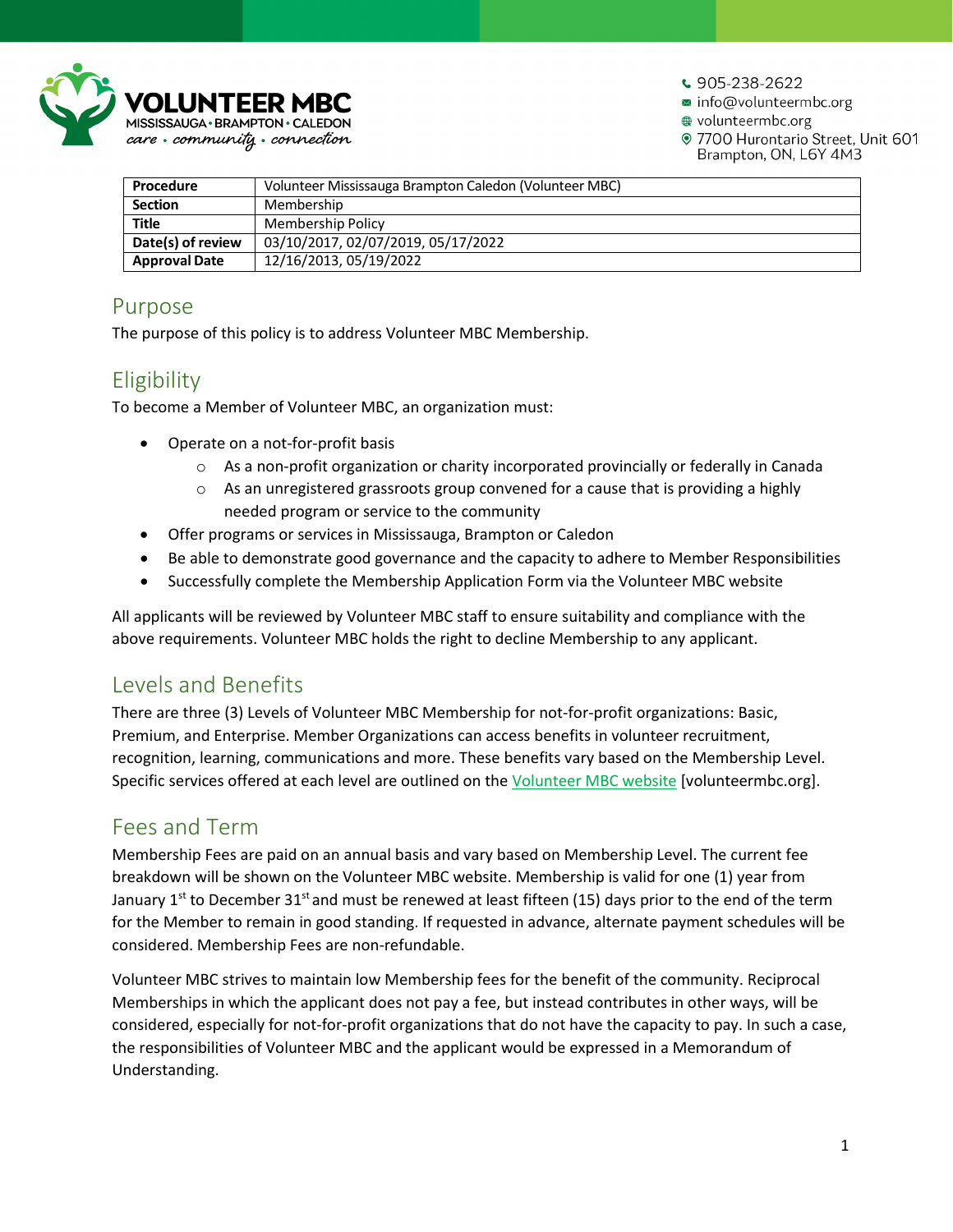

 $\cdot$  905-238-2622

info@volunteermbc.org

@ volunteermbc.org

· 7700 Hurontario Street, Unit 601 Brampton, ON, L6Y 4M3

### Responsibilities

Volunteer MBC Members uphold:

- Volunteer MBC's Vision of improving lives through volunteerism and Values of purposeful engagement, equity and inclusion, service excellence and innovative collaboration
- Volunteer MBC's [Commitment to Diversity, Equity and Inclusion](https://volunteermbc.org/index.php?MenuItemID=302) [volunteermbc.org] and the [Diversity and Inclusion Charter of Peel](https://www.rdrpeel.org/how-we-help/diversity-and-inclusion-charter/) [rdrpeel.org]
- The [Canadian Code for Volunteer Involvement](https://volunteer.ca/index.php?MenuItemID=346) [volunteer.ca] and a [Decent Work lens](https://nonprofitresources.ca/resource-library/volunteers-and-decent-work-whats-the-connection/) [onn.ca] in regard to employment and volunteer engagement practices
- The [Canadian Charter of Rights and Freedoms](https://www.justice.gc.ca/eng/csj-sjc/rfc-dlc/ccrf-ccdl/) [justice.gc.ca] and [Ontario Human Rights Code](https://www.ohrc.on.ca/en/ontario-human-rights-code) [ohrc.on.ca]
- All applicable municipal, provincial and federal laws, including the [Accessibility for Ontarians with](https://www.ontario.ca/laws/statute/05a11)  [Disabilities Act](https://www.ontario.ca/laws/statute/05a11) (AODA) [ontario.ca], [Personal Information Protection and Electronic Documents Act](https://www.priv.gc.ca/en/privacy-topics/privacy-laws-in-canada/the-personal-information-protection-and-electronic-documents-act-pipeda/)  [\(PIPEDA\)](https://www.priv.gc.ca/en/privacy-topics/privacy-laws-in-canada/the-personal-information-protection-and-electronic-documents-act-pipeda/) [priv.gc.ca] and [Canada's Anti-Spam Legislation \(CASL\)](https://crtc.gc.ca/eng/internet/anti.htm) [crtc.gc.ca]

Volunteer MBC Members must:

- Contribute to the fabric of volunteerism in Peel by generating volunteer opportunities, promoting community causes, recognizing outstanding volunteers, participating in learning and networking activities, and/or sharing insights and knowledge
- Provide Volunteer MBC with accurate contact information and promptly inform of updates
- Respond to volunteer applicants and inquiries in a timely fashion
- Communicate with Volunteer MBC about challenges that may impact their capacity to engage volunteers effectively
- Pay requisite Membership Fee(s) on time
- Participate in the Volunteer MBC Annual General Meeting

# Special Memberships

There are two (2) Special Membership types that are applicable to individuals rather than not-for-profit organizations: In-house Volunteers and Honorary Members. The Eligibility, Fees, Levels, Benefits and Responsibilities outlined above are not applicable to these Special Memberships.

#### In-house Volunteer

Volunteer MBC's own volunteers that have been active within the calendar year and added to our Active Volunteers roster will be considered Voting Members for the purposes of the Annual General Meeting.

#### Honorary

Occasionally, outstanding volunteers may be nominated as Honorary Members by the Volunteer MBC Board of Directors at the Annual General Meeting. These are volunteers who have helped guide Volunteer MBC and have dedicated their time, expertise and skills and who may have contributed financially to sustain our programs. Honorary Membership is a lifetime membership that entitles the Member to one (1) vote at the Annual General Meeting each year.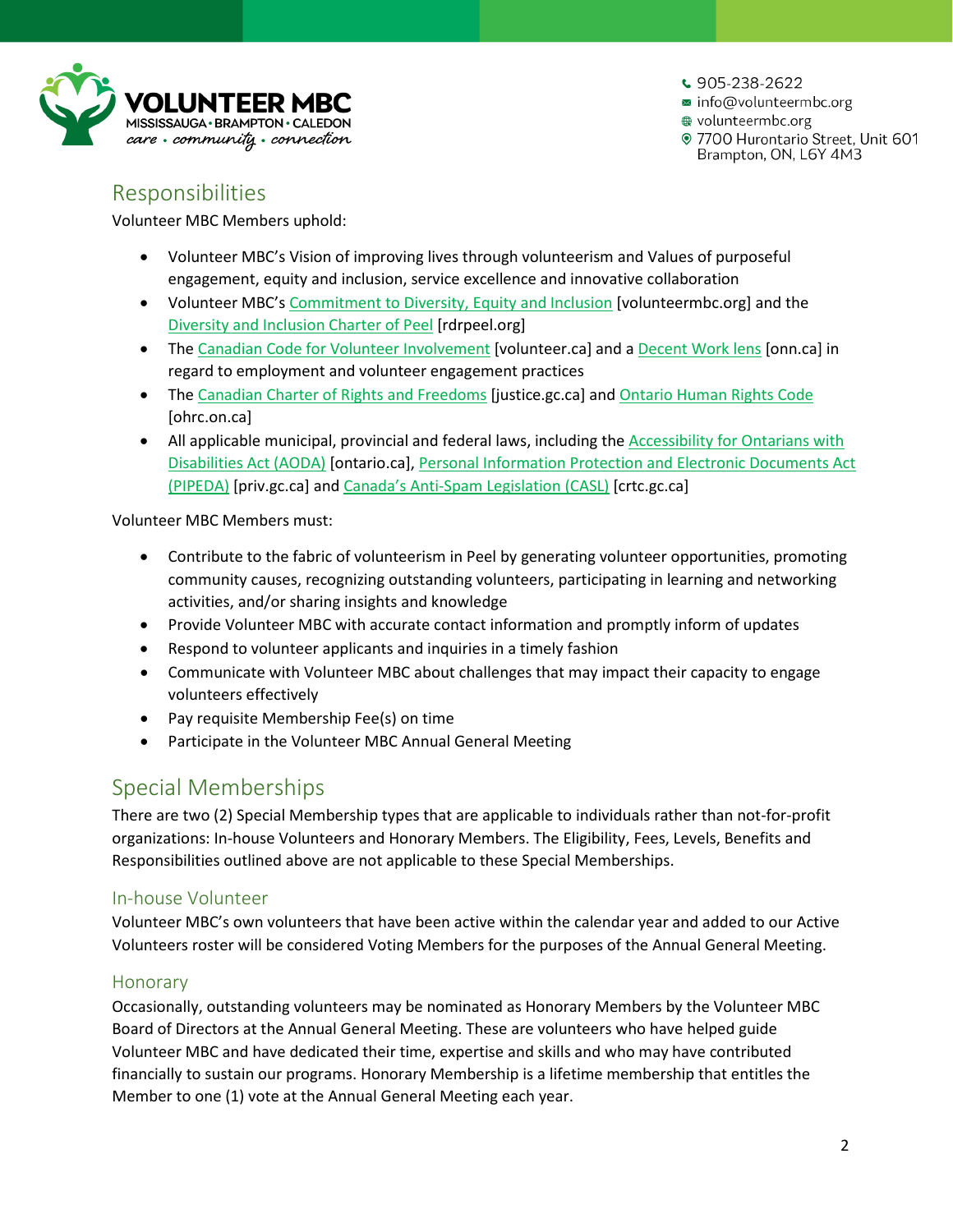

 $\cdot$  905-238-2622 info@volunteermbc.org @ volunteermbc.org · 7700 Hurontario Street, Unit 601 Brampton, ON, L6Y 4M3

# Annual General Meeting

Every Member Organization, In-house Volunteer Member, and Honorary Member is eligible to cast one (1) vote on each motion at our Annual General Meeting. As per the Volunteer MBC Constitution, the Annual General Meeting will be announced at least one (1) month prior to its occurrence. The meeting will provide instructions for Members on any voteable motions and how to cast a vote. Members must pre-register to participate.

# Cancellation

A Member that wishes to cancel its Membership may do so by emailing [membership@volunteermbc.org](mailto:membership@volunteermbc.org) requesting Cancellation and by providing the reason for Cancellation. Cancellation may take up to fifteen (15) business days to take effect. Membership Fees will not be refunded.

### Termination

Volunteer MBC reserves the right to suspend or terminate any Membership at any time. This may happen if the Member fails to adhere to the Member Responsibilities outlined above. A Suspension of Membership may occur to provide adequate time for Volunteer MBC to investigate or review an issue, which may lead to Termination. Membership Fees will not be refunded.

### Procedure for Suspensions and Terminations

If Volunteer MBC believes there is a risk that a Member is in breach of this Membership Policy, then the following procedure will be followed:

- 1. Volunteer MBC issues a warning letter regarding failure to comply with the Membership Policy and a probationary notice period determined by the Executive Director, in consultation with a Board Member. Member organizations are required to provide a Quality Improvement Plan within fifteen (15) days. During this period, Membership is Suspended.
- 2. Upon receipt of the Quality Improvement Plan, Membership is reviewed within thirty (30) days which results in either the end of probation period (no further action required), extended Suspension, or Termination of Membership. Failure to produce a Quality Improvement Plan will result in Termination of Membership.

### Procedure to Appeal Termination

Consultation with Volunteer MBC's Board of Directors is at the discretion of the Executive Director. Members who wish to appeal must do the following:

- 1. Submit a letter of appeal explaining why you are appealing the Suspension or Termination.
- 2. Provide copies of all volunteer intake policies and procedures.
- 3. Attend an in-person consultation with Volunteer MBC's staff.

Following the meeting, Volunteer MBC will make a final decision regarding Termination of Membership. This decision will be final and binding. More information about Suspension and Termination of Membership can be found in the Volunteer MB[C Members' FAQ](https://volunteermbc.org/index.php?MenuItemID=303) [volunteermbc.org].